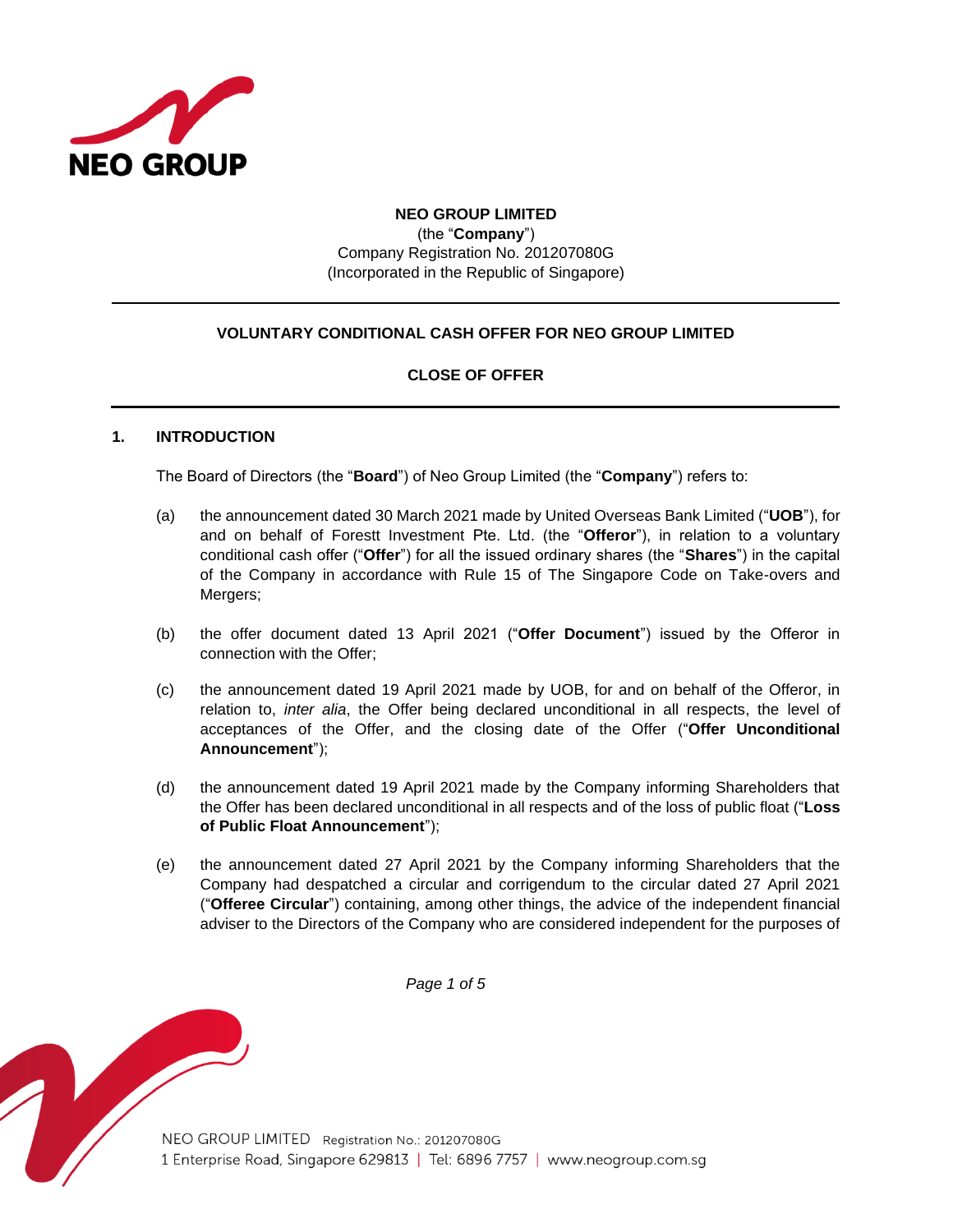

the Offer (the "**Independent Directors**") and the recommendation of the Independent Directors in respect of the Offer;

- (f) the announcement dated 29 April 2021 ("**Compulsory Acquisition Announcement**") by UOB, for and on behalf of the Offeror, informing Shareholders that the Offeror had despatched, *inter alia*, a letter with regard to, *inter alia*, the Offeror's intention to exercise its right of compulsory acquisition under Section 215(1) of the Companies Act;
- (g) the announcement dated 29 April 2021 by UOB, for and on behalf of the Offeror, in relation to, *inter alia*, an update on the level of acceptances of the Offer ("**Update on the Level of Acceptance Announcement**");
- (h) the announcement dated 17 May 2021 issued by the Company in relation to, *inter alia*, SGX-ST's confirmation that they have no objection to the delisting of the Company from the Official List of the SGX-ST upon completion of the Offer and the Compulsory Acquisition ("**Delisting**"), and the waivers from compliance with Rules 705(1) and 706A of the Catalist Rules (the "**Delisting Approval Announcement**"); and
- (i) the announcement dated 25 May 2021 made by UOB, for and on behalf of the Offeror, in relation to, *inter alia*, the close of the Offer (the "**Close of Offer Announcement**").

Electronic copies of the Offer Document, Offeree Circular and the relevant announcements are available on the website of the Singapore Exchange Securities Trading Limited (the "**SGX-ST**") at http://www.sgx.com.

Unless otherwise defined, all capitalised terms not defined herein shall have the same meanings ascribed to them in the Offer Document, Offeree Circular and the relevant announcements.

#### **2. CLOSE OF THE OFFER**

The Board wishes to inform Shareholders that on 25 May 2021, UOB announced, for and on behalf of the Offeror, that the Offer has closed at 5.30 p.m. (Singapore time) on 25 May 2021 (the "**Final Closing Date**"). Accordingly, the Offer is no longer open for acceptances and any acceptances received after 5.30 p.m. (Singapore time) on the Final Closing Date will be rejected.



*Page 2 of 5*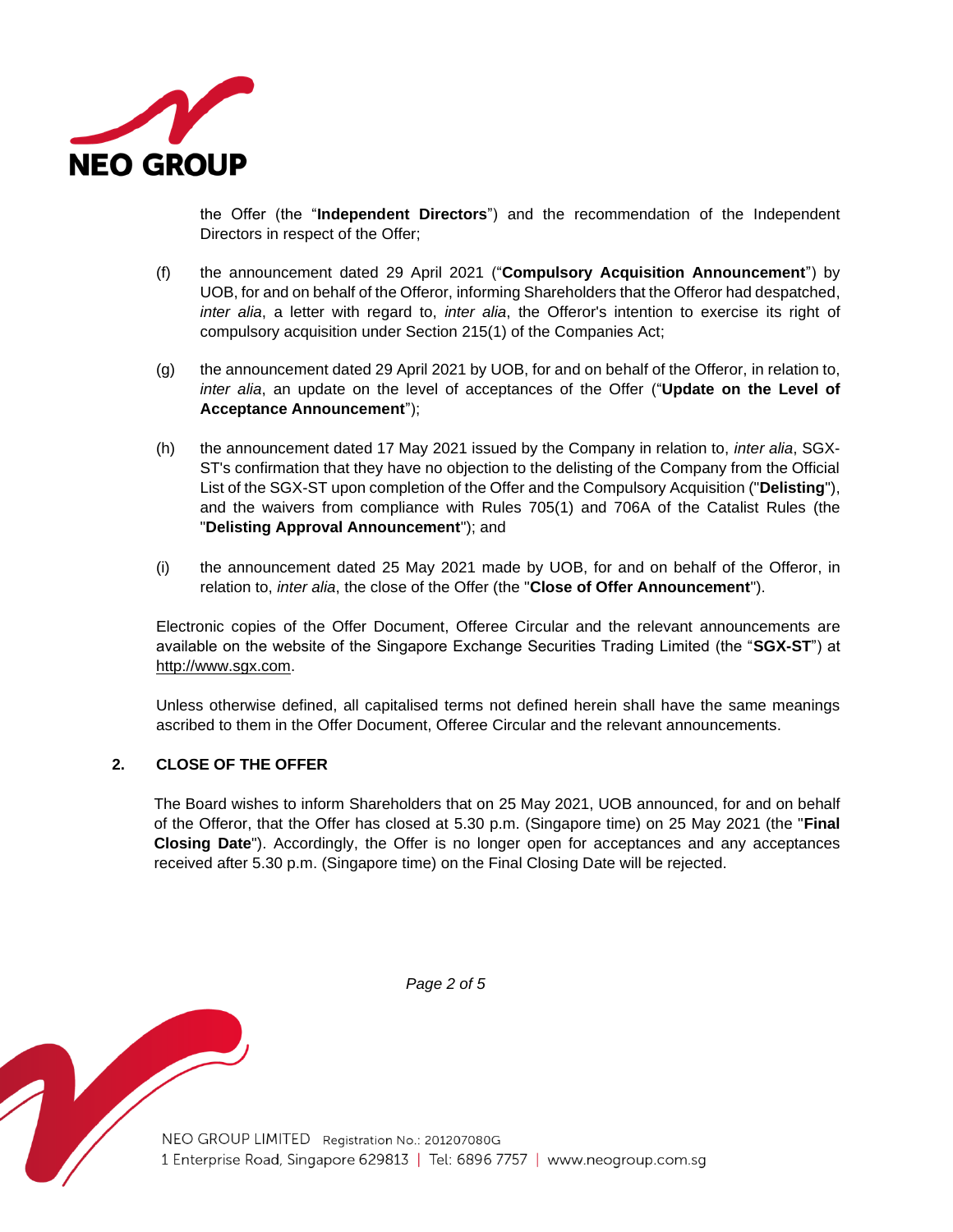

## **3. RESULTANT SHAREHOLDINGS**

As stated in the Close of Offer Announcement, as at 5.30 p.m. (Singapore time) on 25 May 2021, the Offeror and its Concert Parties owned, controlled, acquired or have agreed to acquire (including by way of valid acceptances of the Offer) an aggregate of 145,831,455 Shares, representing approximately 98.97% of the total number of issued Shares.<sup>1</sup>

#### **4. LOSS OF PUBLIC FLOAT AND TRADING SUSPENSION**

As announced by the Company in the Loss of Public Float Announcement:-

- (a) Rule 723 of the Catalist Rules requires the Company to ensure that at least 10 per cent. of the total number of Shares (excluding treasury shares) is at all times held by the public (the "**Free Float Requirement**");
- (b) the percentage of Shares held by the public as at 6.00 p.m. on 19 April 2021 (being the date of the Loss of Public Float Announcement) was approximately 8.84% and is therefore less than the requisite 10 per cent. under the Free Float Requirement; and
- (c) Rule 1303(1) of the Catalist Rules provides that where the Offeror succeeds in garnering acceptances exceeding 90 per cent. of the total number of Shares (excluding treasury shares) thus causing the percentage of the total number of Shares (excluding treasury shares) held in public hands to fall below 10 per cent., the SGX-ST will suspend trading of the Shares only at the close of the Offer.

As the Offer has closed at 5.30 p.m. (Singapore time) on the Final Closing Date, the Company will accordingly request that the SGX-ST suspend the trading of the Shares before 9.00 a.m. (Singapore time) on 27 May 2021, being the market day immediately following the Closing Date.

#### **5. LISTING STATUS**

As announced by the Company in the Delisting Approval Announcement, the SGX-ST had on 14 May 2021 informed the Company that it has no objection to the Delisting. The SGX-ST's decision is not an indication of the merits of the Delisting.

*Page 3 of 5*

<sup>1</sup> Unless otherwise stated, references in this announcement to the total number of issued Shares are based on 147,350,959 Shares in issue (based on a search conducted with the Accounting and Corporate Regulatory Authority of Singapore on 25 May 2021). As at the date of this announcement, the Company does not hold any Shares in treasury.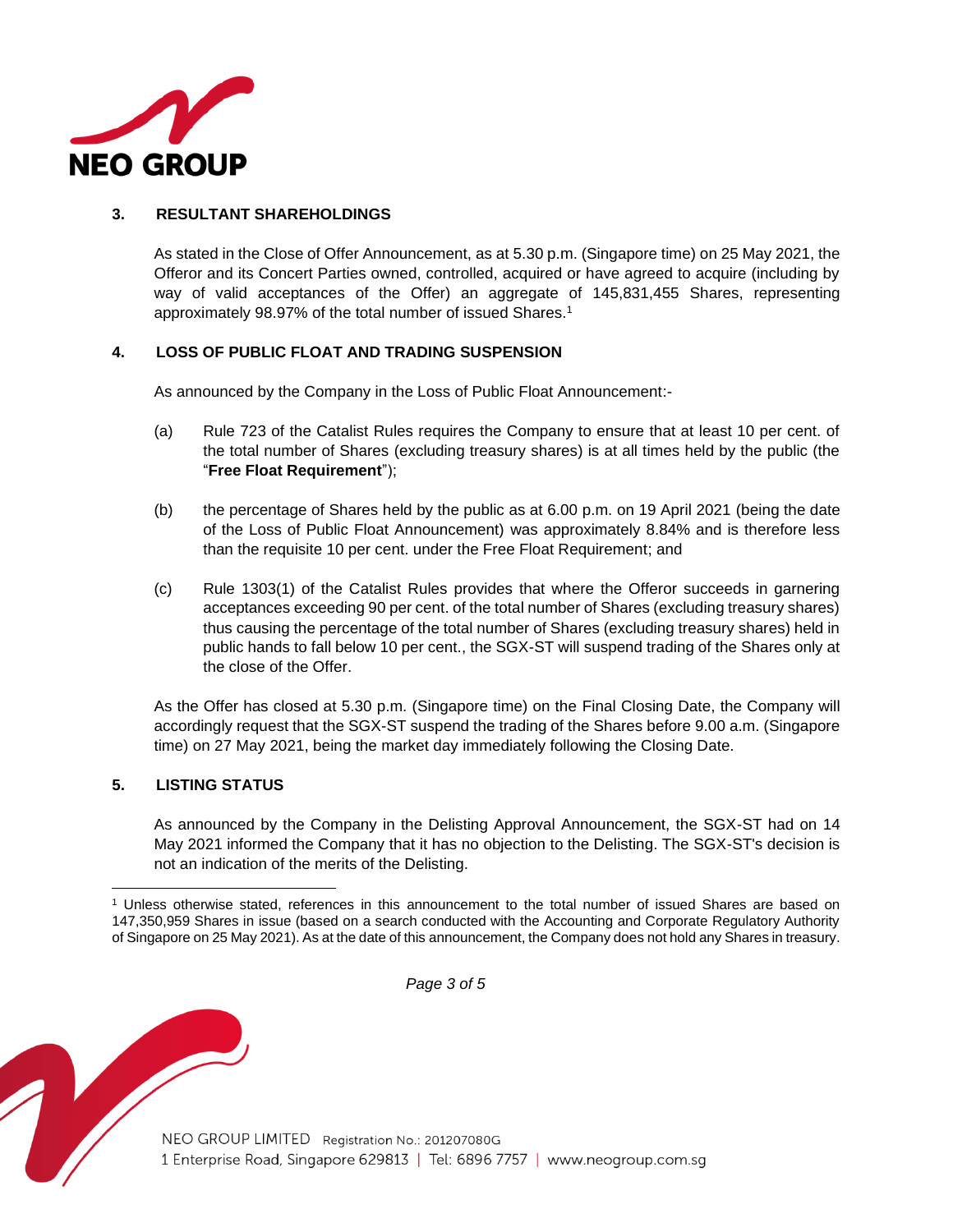

The Delisting is subject to completion of the Offeror's exercise of its rights of Compulsory Acquisition under Section 215(1) of the Companies Act and the Company will update Shareholders on the date of Delisting in due course, following the completion of such Compulsory Acquisition.

#### **6. DIRECTORS RESPONSIBILITY STATEMENT**

The Directors (including those who have delegated detailed supervision of the preparation of this announcement) have taken all reasonable care to ensure that the facts stated and all opinions expressed in this announcement are fair and accurate and that no material facts have been omitted from this announcement, the omission of which would make any statement in this announcement misleading, and they jointly and severally accept full responsibility accordingly.

Where any information has been extracted or reproduced from published or otherwise publicly available sources or obtained from the Offeror (including, without limitation, the Offer Document and announcements made by or on behalf of the Offeror), the sole responsibility of the Directors has been to ensure that, through reasonable enquiries, such information has been accurately and correctly extracted from such sources or, as the case may be, reflected or reproduced in this announcement in its proper form and context.

## **BY ORDER OF THE BOARD**

Yeo Kok Tong Lead Independent Director Neo Group Limited

25 May 2021

*This announcement has been prepared by the Company and its contents have been reviewed by the Company's sponsor, CIMB Bank Berhad, Singapore Branch (the "Sponsor"), in accordance with Rule 226(2)(b) of the Singapore Exchange Securities Trading Limited ("SGX-ST"), Listing Manual Section B: Rules of Catalist.* 



*Page 4 of 5*